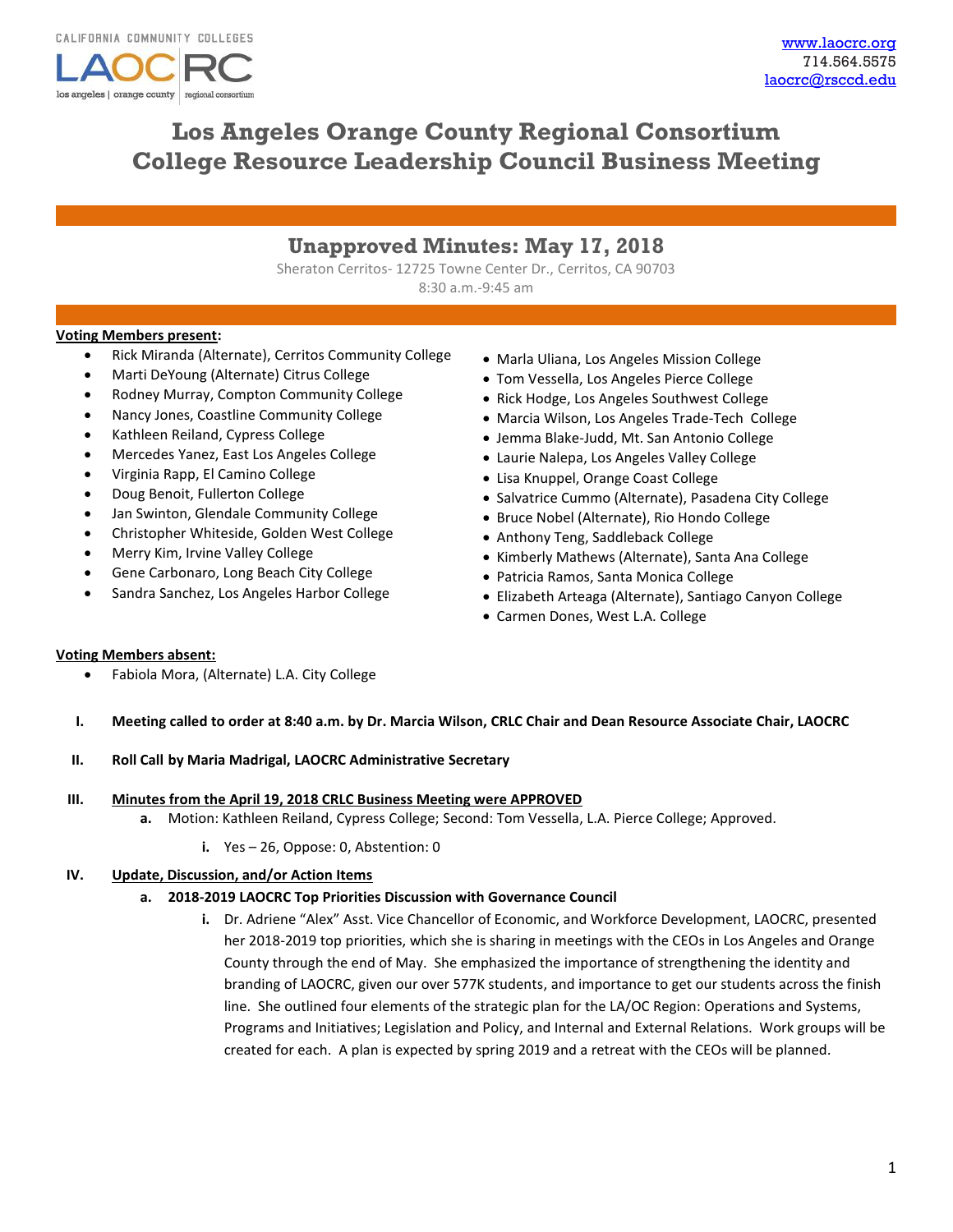

### **b. Dean Resource Associates (DRA)**

- **i.** The DRA met on Monday, May 14, 2018, Dr. Marcia Wilson, Chair of the DRA, announced that Mike Slavich, Dean, Career Technical Education, Rio Hondo College was elected by the DRA as Vice Chair to fill the vacancy created by the resignation from the DRA by Dr. Patricia Ramos. The DRA drafted proposed amendments to Article, 6.1 and 6.2 of the LAOCRC Bylaws, which were discussed and substantial comments and input was provided by many Voting Members.
	- **1. Current:** 6.1 Membership. The Dean Resource Associates (DRA) shall be selected by a simple majority vote of the College Resource Leadership Council (CRLC) and comprised of five (5) appointed members of the CRLC. The members shall include one (1) from LACCD, two (2) from the Los Angeles Ring districts, and two (2) from the Orange County districts. Each member shall serve a term of two (2) academic years and may be reappointed to additional terms. Appointments shall occur every other year at the June meeting of the CRLC by simple majority vote. Vacancies shall be filled at the next scheduled CRLC meeting by simple majority vote. The appointee will complete the remainder of the term vacated.
	- **2. Proposed (underlined text):** 6.1 Membership. The Dean Resource Associates (DRA) shall be comprised of five elected members of the College Resource Leadership Council (CRLC). The members shall include one (1) from LACCD, two (2) from the Los Angeles Ring districts, and two (2) from the Orange County districts. Each constituency shall elect their own representative(s) by implementing a transparent and documented process to be determined by the voting members of that constituency. Each member shall serve a term of two (2) academic years and may be re-elected to additional terms. Elections must be held every other year and announcements of election results shall occur at the June meeting of the CRLC. Vacancies shall be filled using the same established process and be announced at the next scheduled CRLC meeting and the elected replacement will complete the remainder of the term vacated.
	- **3. Rationale:** The DRA believes that each of the three constituencies should have the discretion to decide how to elect their respective representatives on the DRA.
	- **4**. **Comments:** 
		- **a.** Patricia Ramos: Is the DRA going to establish a general process or is each constituency going to have their own process to elect DRA members? Concerns were expressed about ensuring the transparency of the processes." would more accurately reflect what occurred
		- **b.** Marcia Wilson: Every constituency can have their own process as they have their own culture as long as it is transparent and documented
		- **c.** Sandra Sanchez: LACCD has their own internal processes and each constituency should be allowed to decide how they elect their DRA representative.
		- **d.** Marti DeYoung: Suggested that the candidates should be identified to the CRLC at least one month before the next CRLC meeting so all Voting Members are aware of the candidates and they can be prepared.
		- **e.** Marla Uliana: We should share every sub-region's process, but not be an open discussion to the whole body because each "region" should have their own process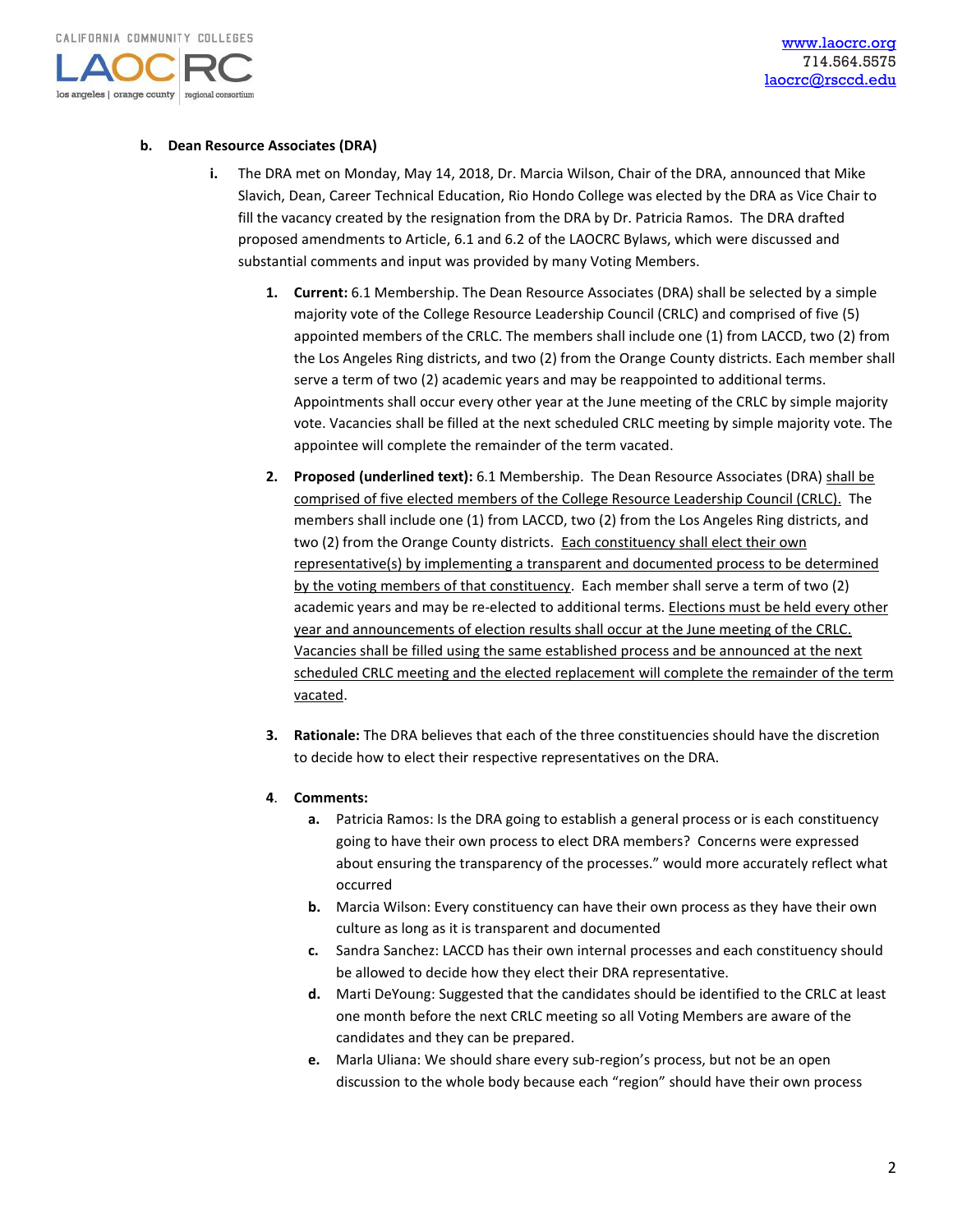los angeles | orange county | regional consortium

- **5. Current:** 6.2 The Dean Resource Associates shall represent the interests of the CRLC and communicate, advise and collaborate with the Executive Committee and the Page 3 of 8 College Presidents. The DRA shall review draft Bylaws amendments and other policy and funding matters from the CRLC, Assistant Vice Chancellor and/or LA and OC Directors and make recommendations to the CRLC for action.
- **6. Proposed:** 6.2 The Dean Resource Associates shall represent the interests of the CRLC and communicate, advise and collaborate with the Executive Director, Executive Committee and the College Presidents. The DRA shall review draft Bylaws amendments and other policy and funding matters from the CRLC, Assistant Vice Chancellor and/or LA and OC Directors and make recommendations to the CRLC for action.
- **7. Comments:**
	- **a.** Sandra Sanchez: Proposed to also add LA and OC Directors to this language
	- **b.** Marcia Wilson: Proposed that further action on the proposed amendments should wait for the updated language given all the input at the meeting before there is a vote.
- **ii. Bylaws Workgroup:** An email will be sent to all to seek volunteers to be a part of an ad-hoc body to look at the bylaws and needed amendments.

#### **c. OC Regional Researcher**

**i.** Dr. Gustavo Chamorro, OC Director, announced plans to hire a Regional Researcher to collaborate with the region and run regional data reports. Another role would be collect institutional data and compile the data into aggregate reports. Maria Madrigal will post the job announcement on the LAOCRC website and send an email to all CRLC Members with the job description.

### **d**. **Program Recommendation Workgroup**

**i.** At the May LAOCRC meeting, it was decided to create a Program Recommendation Work Group to look at some of the pending issues with the transition from program approval to the current program recommendation process. There was an initial conference call with good discussion and input. One issue that was identified was the need for more time for faculty to provide input. The Work Group will meet again on June 4 at Rio Hondo College. Members include: Marcia Wilson (Trade-Tech), Mercy Yanez East L.A.), Monica Thurston (East L.A. faculty), Lori Sanchez (COE), Dorsie Brooks (Golden West College), Shari Herzfeld (DSN) and LAOCRC staff. Proposed areas for the working group to discuss include:

### **1. Comments:**

- **a.** Rick Hodge noted that in last month's minutes he commented that three of the guidelines we need to think about are: Do the courses have rigor?, Is there over arcing competition? Is there regional demand presence?
- **b.** The focus needs to be on faculty engagement
- **c.** Need to clarify the timeline for the entire process submission and recommendation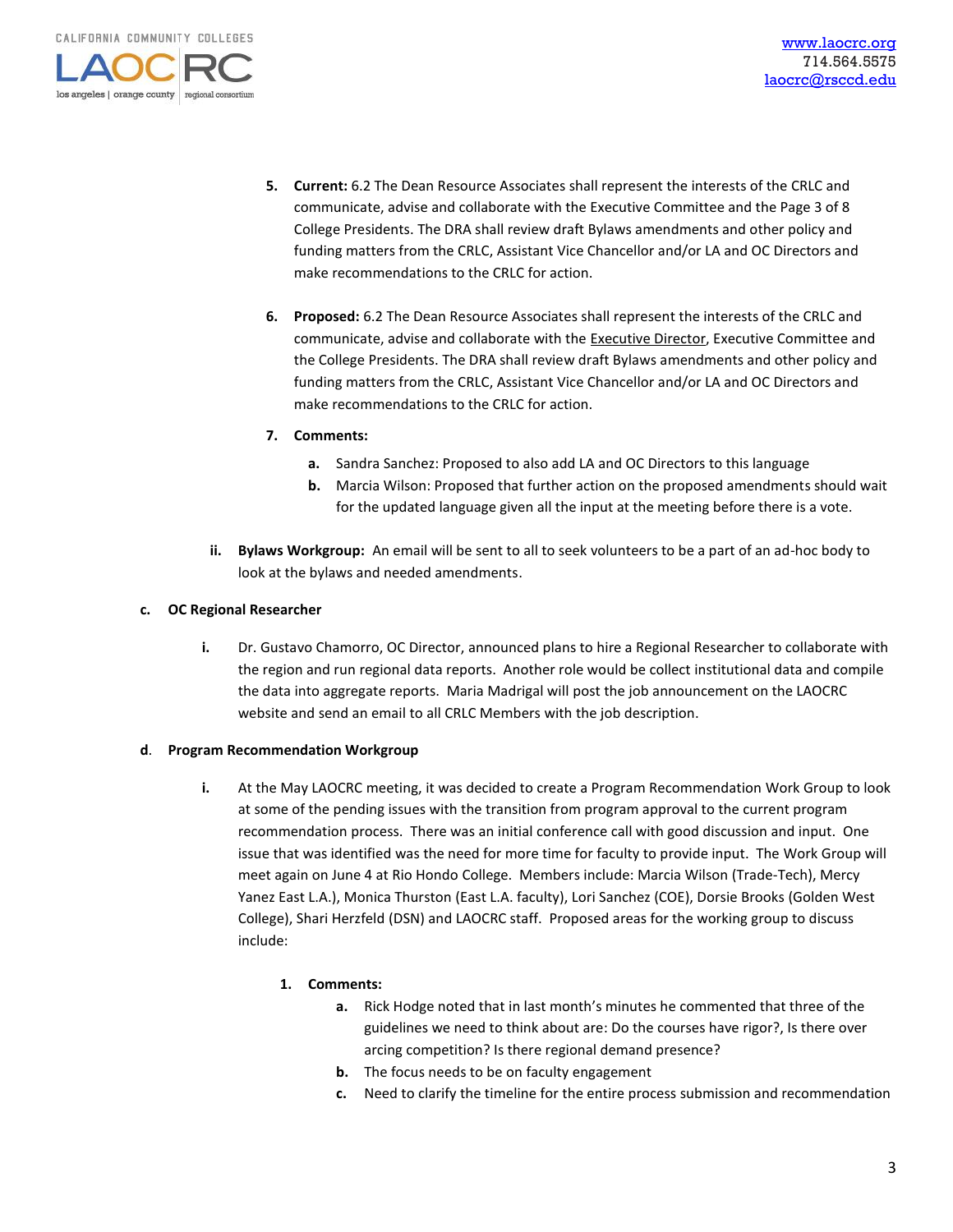

- **d.** Jim Lancaster: When you have similar occupational outcomes for programs with different names, there needs to be consideration of the close proximity of colleges in our region.
- **e.** Patricia Ramos: These conversations are faculty to faculty. Curriculum is created by the faculty. Deans are not the experts in program development process.
- **f.** Laurie Nalepa: Referenced a Program Recommendation flow chart that she created and will disseminate to all.
- **g.** Sandra Sanchez: Faculty are focused on working with students, but deans are focused on metrics so Deans also need to be included in the process.
- **h.** Dorsie Brooks: We could do a better job as leaders for our faculty in providing them professional development opportunities on how to negotiate and evaluate programs.

#### **e. Perkins Technical Assistance Workshop**

**i.** A Perkins Technical Assistant Workshop will take place on Thursday, May 31, 2018 from 9:00am – 3:30pm at the Sheraton in Cerritos. Two different sessions will occur in the morning and afternoon. You and anyone from your college are encouraged to attend. Please register at <https://goo.gl/e1PgVm>

**V.** Informational Items **V. Informational Items Dr. Marcia Wilson, CRLC Chair and Dean** Resource Associate Chair, LAOCRC

#### **a. Notices of Intent**

- **1.** Children's Book Illustration Specialization- CoA, Fullerton College
- **2.** Storyboarding Specialization: Level II- CoA, Fullerton College
- **3.** Theme Park Technology Specialist- CoA, Fullerton College
- **4.** Theme Park Technician- CoA, Fullerton College
- **5.** Computer Information Systems, Glendale Community College
- **6.** Information Technology, Glendale Community College
- **7.** Health Information Technology, Golden West College
- **8.** Automotive Technology, Long Beach City College
- **9.** Construction Technology, Long Beach City College
- **10.** Foundations of Entrepreneurship, Long Beach City College
- **11.** Costume Design, Los Angeles Trade-Tech College
- **12.** Animation (Augmented Reality & Virtual Reality), Mt. San Antonio College
- **13.** Big Data Analytics, Mt. San Antonio College
- **14.** Drone Camera Operator, Mt. San Antonio College
	- **a.** Original NOI submitted under a different name as "UAV/UAS Still and Motion Photography" inn December 2016
- **15.** Engineering Technology, Mt. San Antonio College
- **16.** News and Information Broadcasting, Mt. San Antonio College
- **17.** Social and Multi-Media in Broadcasting, Mt. San Antonio College
- **18.** Technical Theater, Mt. San Antonio College
	- **a.** NOI submitted June 2016
- **19.** Television (Video Engineering), Mt. San Antonio College
- **20.** Virtual Reality Designer, Mt. San Antonio College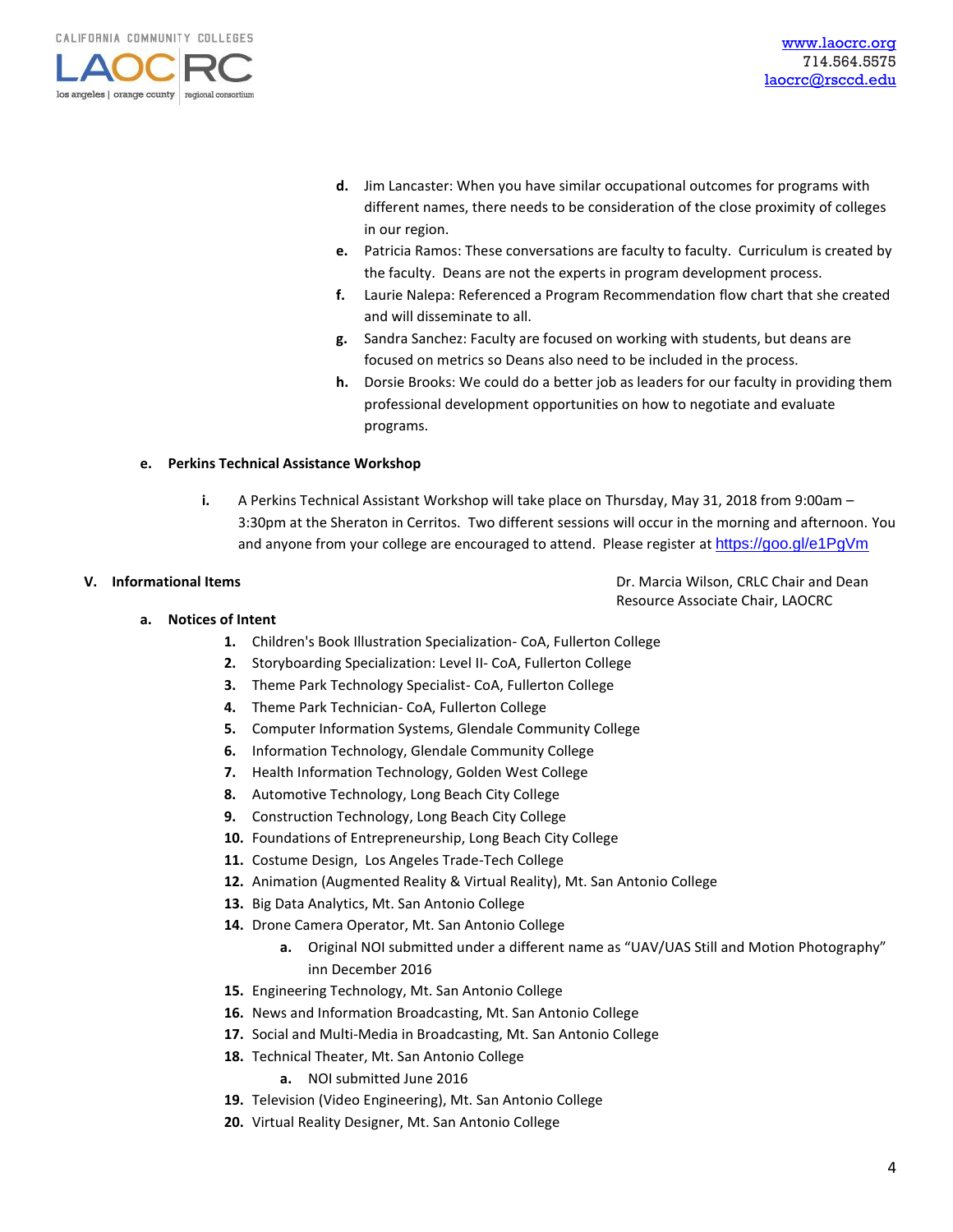

- **21.** Yoga Instructor Professional Training, Orange Coast College
- **22.** Accounting for Government and Nonprofit Organizations-CoA, Rio Hondo College
- **23.** Community Health Worker-CoA, Rio Hondo College
- **24.** Computer Information Technology/Cybersecurity Technician-CoA, Rio Hondo College
- **25.** Computer Information Technology/Cybersecurity-AS, Rio Hondo College
- **26.** Computer Information Technology/Cybersecurity-CoA, Rio Hondo College
- **27.** Computer Information Technology/Ethical Hacker-CoA, Rio Hondo College
- **28.** Computer Information Technology/Information Systems and Technology-AS, Rio Hondo College
- **29.** Elementary Teacher Education-CoA, Rio Hondo College
- **30.** Graphic Art and Design-AS, Rio Hondo College
- **31.** Graphic Design: Packaging Design-CoA, Rio Hondo College
- **32.** Graphic Design-CoA, Rio Hondo College
- **33.** Pipe Welding and Fabrication-CoA, Rio Hondo College
- **34.** Strength and Performance Coach-CoA, Rio Hondo College
- **35.** Yoga Teacher Training Certification-CoA, Rio Hondo College
- **36.** Homeland Security, Santa Ana College
- **37.** Code Enforcement and Compliance-CoA, Santiago Canyon College
	- **a**. Original NOI submitted in February 2018.

### **b. Substantial Changes**

**a**. None

### **VI. Action Items Dr. Marcia Wilson, CRLC Chair and Dean Resource Dr. Marcia Wilson, CRLC Chair and Dean Resource** Associate Chair, LAOCRC

#### **Action:**

**a.** Motion to approve 29 programs as submitted (1, 3-7, 9-14, 16, 18 and 20-34): Tom Vessella, L.A. Pierce College; Second: Doug Benoit, Fullerton College; **RECOMMENDED: YES**

**b**. Approved:26; Opposed: 0; Abstentions: (1) Sandra Sanchez, L.A. Harbor College Abstained on items 10, 11, 13

- **1.** Addiction Studies: Substance Abuse Assessor-CoA, East Los Angeles College
- **2.** Chemical Technology, East Los Angeles College
- **3.** Cloud Computing-CoA, East Los Angeles College
- **4.** Commercial Music: Music Arranging-CoA, East Los Angeles College
- **5.** Commercial Music: Music Notation-CoA, East Los Angeles College
- **6.** Commercial Music: Music Technology-CoA, East Los Angeles College
- **7.** Commercial Music-AA, East Los Angeles College
- **8.** Costume Design & Technology-CoA, East Los Angeles College
- **9.** Electrocardiogram Technician / Telemetry Technician Programs, East Los Angeles College
- **10.** Enrolled Agent: Advanced Tax Professional-CoA, East Los Angeles College
- **11.** Enrolled Agent: Tax Specialist-CoA, East Los Angeles College
- **12.** Fitness Specialist-CoA, East Los Angeles College
- **13.** Hospitality Management Pathway-CoA, East Los Angeles College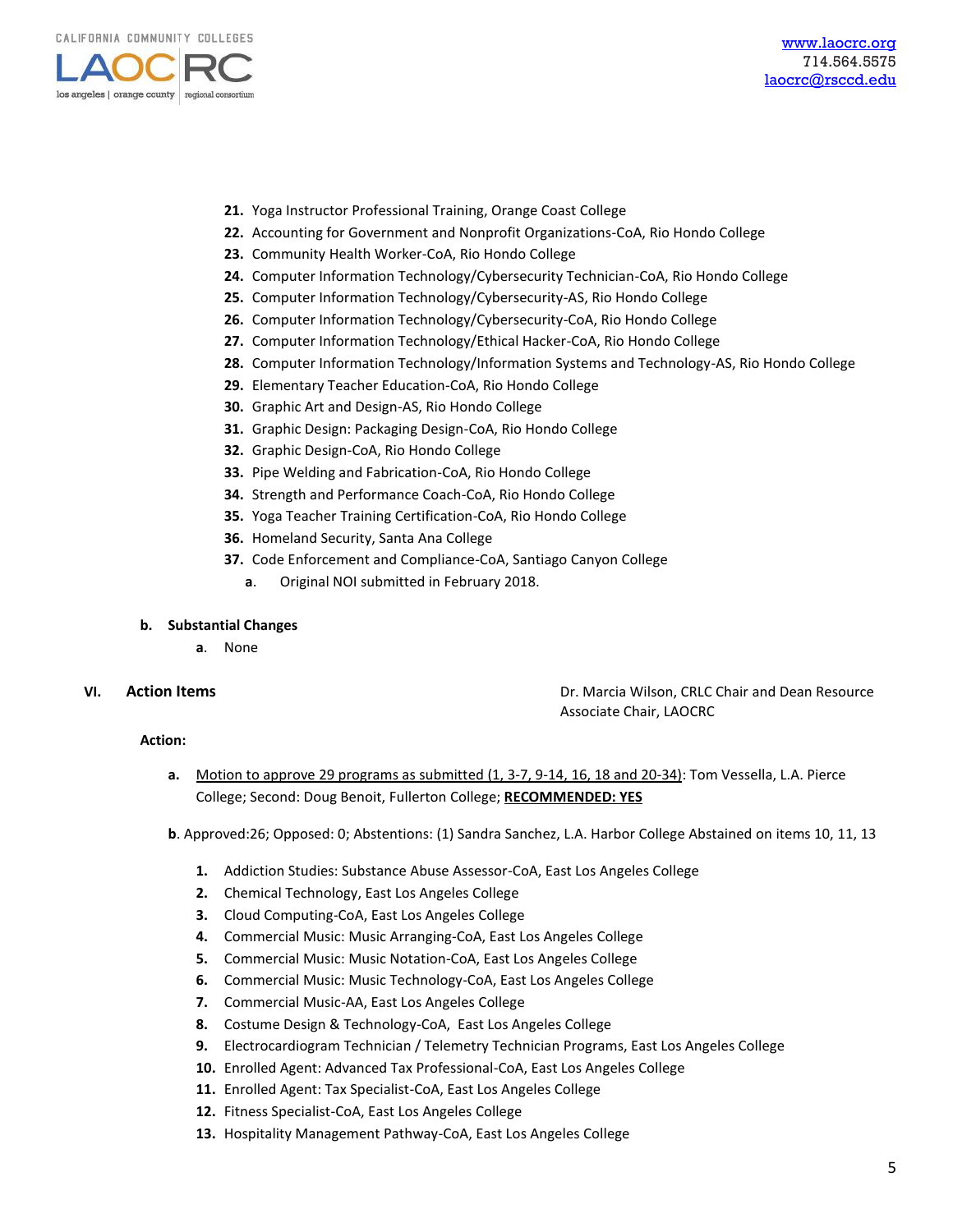

- **14.** Instrumental/Vocal Performer-CoA, East Los Angeles College
- **15.** Jazz Studies-CoA, East Los Angeles College
- **16.** Law, Public Policy, and Society, East Los Angeles College
- **17.** Pharmacy Technician, East Los Angeles College
- **18.** Physical Therapy Aide-CoA, East Los Angeles College
- **19.** Physical Therapy Assistant, East Los Angeles College
- **20.** Technical Theatre-CoA, East Los Angeles College
- **21.** Theatre in the Community, East Los Angeles College
- **22.** Unmanned Aerial Vehicle (UAV) Program, East Los Angeles College
- **23.** Gas and Electric Welding-AS, Los Angeles Pierce College
- **24.** Gas and Electric Welding-CoA, Los Angeles Pierce College
- **25.** Photography-AS, Los Angeles Pierce College
- **26.** Photography-CoA, Los Angeles Pierce College
- **27.** Audio Arts-AS\_CoA, Mt. San Antonio College
	- **ii.** The NOI for this application was submitted under a different name as "Audio Technology" in May 2017
- **28.** Drone Camera Operator-AS, Mt. San Antonio College
- **29.** Drone Mapping, Inspection, and Thermal Operator-CoA, Mt. San Antonio College
- **30.** Drone Still and Motion Camera Operator-CoA, Mt. San Antonio College
- **31.** Technical Theater-CoA, Mt. San Antonio College
- **32.** Virtual Reality Designer-CoA, Mt. San Antonio College
- **33.** Unmanned Aircraft Systems-CoA, Orange Coast College
- **34.** Code Enforcement and Compliance-AS\_CoA, Santiago Canyon College

#### **b. Items pulled for discussion**

- **1**. Rick Miranda requested that Program Applications 17 and 19 be pulled for discussion **Discussion:**
	- **a.** They have both programs in Cerritos at this time and they are only 13 miles away; Cerritos needs a little more time to work with faculty for more input.
	- **b.** Rick Hodge: When we are considering when we compete we should consider how the student choose campuses and this is regardless of the distance
	- **c.** Monica Thurston: Faculty from both colleges have been engaged in productive conversations; Rick Miranda acknowledged this, but would need more time for this process to be completed before he would feel comfortable in recommending the program.
	- **d.** Jemma Blake-Judd: If we are relying on supply and demand data; there could be productive conversations

### **Action:**

- **a.** Motion to recommend program applications 17 and 19 by Doug Benoit, Fullerton College. Second, Patricia Ramos, Santa Monica College; **RECOMMENDED: YES**
- **b.** Approved: 14; Opposed: 4; Abstentions: 6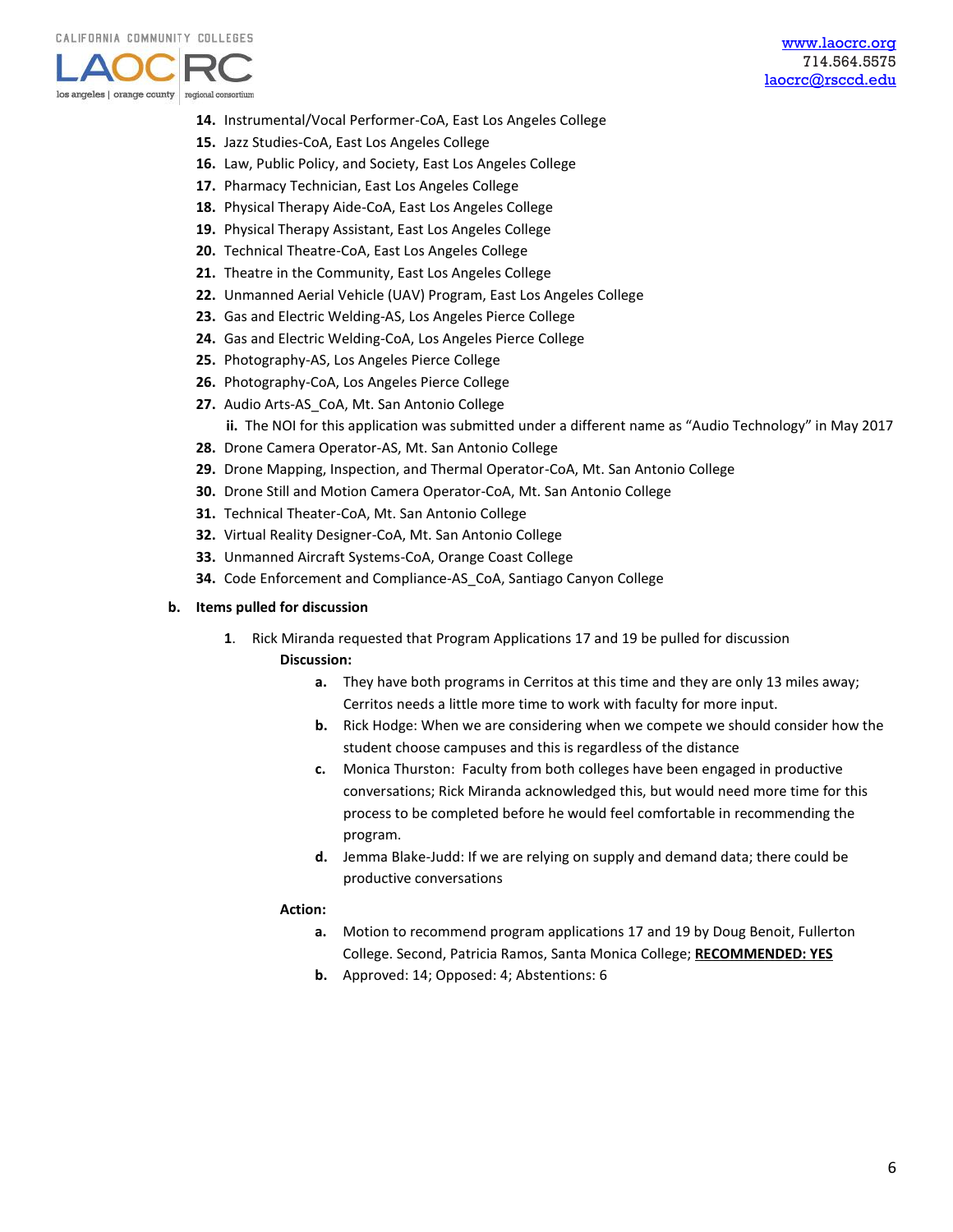los angeles *| orange county | regional competium* Jim Lancaster requested that Program Applications 2 & 8 be pulled for discussion

#### **Discussion:**

- **a.** Jim Lancaster #8: We are 7.5 miles apart, yet LMI is not an issue; data indicates a need in the region; however, we are developing a costume design program and these programs are going to have the same occupational outcomes, yet the curriculum is not aligned and are very different; ELAC faculty were unwilling to engage in conversation with LATTC faculty about this program.
- **b.** Jim Lancaster #2: we have a program in this area; we are going to abstain because we need more time to discuss the issue; this program seems more like a transfer program in Chemistry and not a Chem Tech program; Allan Khuu, ELAC faculty representative, indicated that ELAC's program is aligned with national descriptions of Chem Tech Programs; discussion has occurred between the faculty and the Deans from both colleges
	- **1.** Marla Uliana: We should be focusing on what the local and regional industry needs are, not the national needs. There should be alignment between local programs that are offered.
	- **2.** East LA's program is geared more towards transfer than CTE.

#### **Action:**

- **a.** Patricia Ramos calls for program recommendation of items (Program Applications) 2 and 8
	- 1. Motion: Patricia Ramos, Santa Monica College; Second: Doug Benoit, Fullerton College; **RECOMMENDED: YES**
	- 2. Approved: 19; Opposed: 0, Abstentions: 5
- **3**. Jemma Blake-Judd requested that Program Application 15 (Jazz Studies-CoA, East Los Angeles College) be pulled for discussion

#### **Discussion:**

- **a**. Jemma Blake-Jude: What is the LMI on this and the title? The title does not sound "CTEish."
- **b.** ELAC: It's part of the conversion music program that our music department is putting forward and it's one of the certificate programs that they want to be able to have a specific focus on that specific area in Jazz. It's part of the whole AA series and also a specific certificate in Jazz, composition. We made it a Jazz studies, but if there is a recommendation for a title change, we can look into that.
- **b.** Anthony Teng: You have a music AA and you are trying to break down from that degree?
- **c.** ELAC: It is specialized
- **d.** Lori Sanchez, COE: It is missing LMI. This is part of the entrepreneur or free-lancer community that is hard to track LMI for. We could use external data
- **e.** Anthony Teng: My concern that there will be a certificate overflow; it is very specific
- **f.** Patricia Ramos: There needs to be employer demand to be justifiable
- **g.** Marcia Wilson: Confirming that you're changing the name to "Commercial Music:. . . Jazz Studies?"

#### **Action:**

**a.** Move to approve item (Program Application) 15. Motion: Doug Benoit, Fullerton College; Second: Tom Vessella, L.A. Pierce College; **RECOMMENDED: YES**